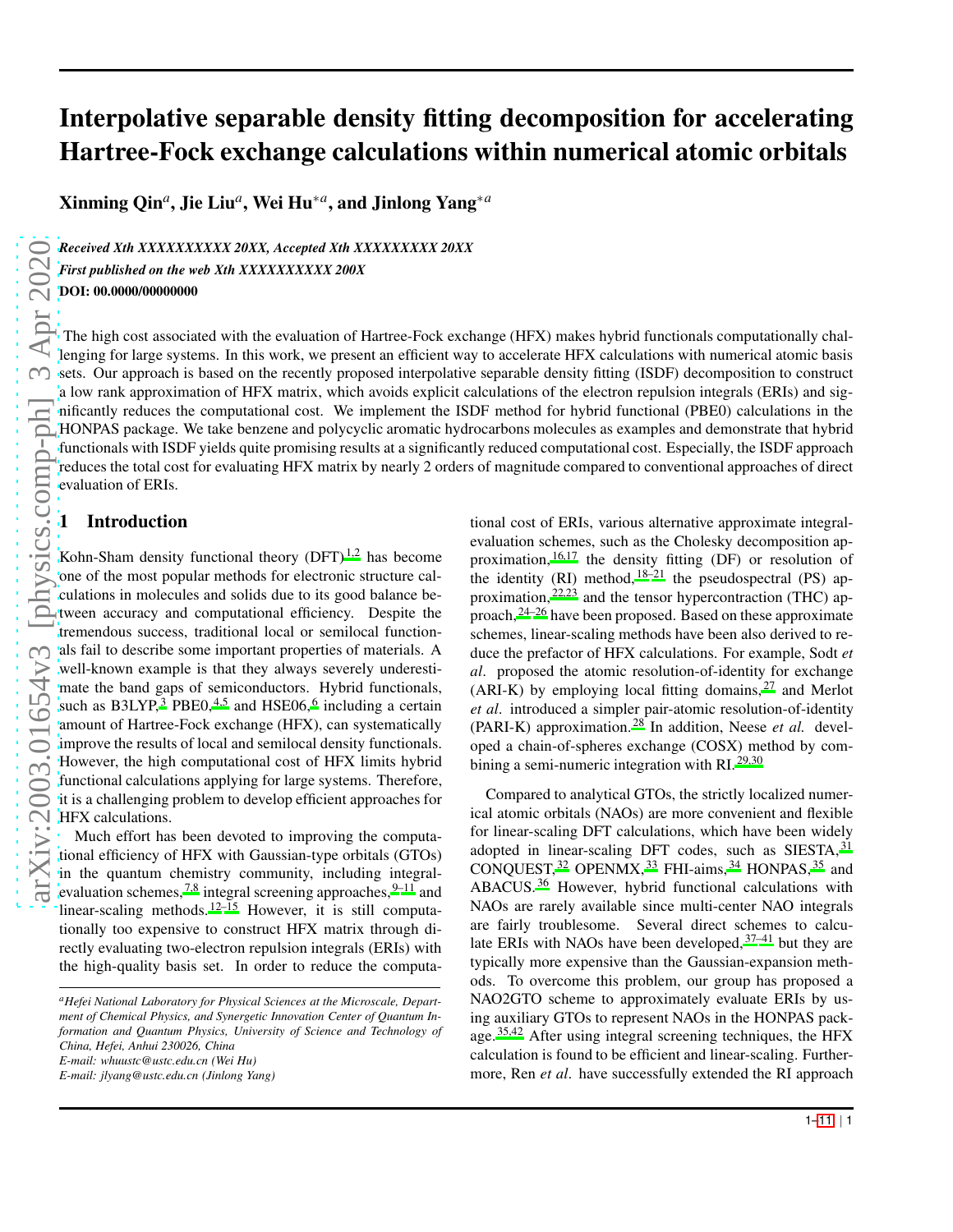to NAOs in the FHI-aims code.<sup>[43](#page-9-30)</sup> They demonstrated that, in conjunction with a *priori* integral screening, the localized RI (LRI) approximation can further reduce memory consumption and lead to a linear-scaling HFX calculation. [44](#page-9-31) Most recently, they have also demonstrated that the LRI approximation can provide adequate accuracy for periodic hybrid functional calculations with NAOs in the ABACUS code. [45](#page-9-32) Despite these developments, new approaches for efficient HFX calculations with NAOs are still urgently desired.

Recently, Lu and Ying introduced a novel algorithm called interpolative separable density fitting  $(ISDF)^{46}$  $(ISDF)^{46}$  $(ISDF)^{46}$  decomposition to accelerate the ERI calculations. The ISDF method has many conceptual similarities to the THC approach,  $24-26$  $24-26$ but it takes a completely different strategy to construct the compressed representation of ERIs. That is, for pair products of orbital functions represented on a real space grid, ISDF uses the column-pivoted QR (QRCP) decomposition<sup>[47](#page-9-34)</sup> or the much simpler centroidal Voronoi tessellation (CVT) procedure [48](#page-9-35) to select a set of interpolation points, so that the values of the orbital-pair products evaluated at such points can be used to accurately interpolate those evaluated at all grid points. Because of this smart treatment, the ISDF method is general and suitable for different atomic orbital and even canonical molecular orbital representation without specifying in advance the form of auxiliary basis functions. Then, it was applied to accelerate a number of applications, including planewave and Gaussian basis sets, such as hybrid density functionals,  $47,48$  $47,48$  random phase approximation,  $49$  density functional perturbation theory,<sup>[50](#page-9-37)</sup> linear-response time-dependent density functional theory,  $51$  Bethe-Salpeter equation,  $52$  quantum Monte Carlo simulations,<sup>[53](#page-9-40)</sup> and Møller-Plesset perturbation theory. [54](#page-10-1) However, the ISDF method has not been covered yet in the context of NAOs.

In this work, we present an efficient scheme to reduce the computational cost of HFX with localized numerical atomic basis sets. Our approach is to construct a straightforward low rank approximation of HFX based on the ISDF decomposition. This approach reduces the complexity of the HFX construction with a very small prefactor. We implement the ISDF method for PBE0 calculations in the HONPAS package. We compare the ISDF method with conventional approaches, and demonstrate its performance by examining the accuracy and time of the HFX calculations in molecules of benzene and polycyclic aromatic hydrocarbons.

The remainder of this article is organized as follows: Section [2](#page-1-0) gives a brief description of the theoretical methodology, covering the HF method, the ISDF method, and their combination. Section [3](#page-4-0) benchmarks the computational accuracy and efficiency of the ISDF decomposition to accelerate the HFX calculations. A summary and outlook is given in Section [4.](#page-8-3)

## <span id="page-1-0"></span>2 Methodology

#### 2.1 Exact Hartree-Fock exchange (HFX)

Hybrid functionals currently used in the framework of DFT contain a fraction of nonlocal, exact HFX term. For the PBE0 functional,  $4.5$  $4.5$  the exchange-correlation energy  $E_{\text{xc}}^{\text{PBE0}}$  is given by

$$
E_{\text{xc}}^{\text{PBE0}}(\rho, \psi) = \frac{1}{4} E_{\text{x}}^{\text{HF}}(\psi) + \frac{3}{4} E_{\text{x}}^{\text{PBE}}(\rho) + E_{\text{c}}^{\text{PBE}}(\rho) \qquad (1)
$$

where  $E_{\rm x}^{\rm HF}$  denotes the exact HFX energy,  $E_{\rm x}^{\rm PBE}$  is the PBE exchange energy, and  $E_c^{\text{PBE}}$  is the PBE correlation energy. For closed-shell systems, the HFX energy has an explicit expression:

$$
E_{\rm x}^{\rm HF} = -2\sum_{ij}^{N_{\rm occ}} \int \int \frac{\psi_i(\mathbf{r})\psi_j(\mathbf{r}')\psi_i(\mathbf{r})\psi_i(\mathbf{r}')}{|\mathbf{r} - \mathbf{r}'|} d\mathbf{r} d\mathbf{r}' \qquad (2)
$$

where  $\psi_i(\mathbf{r})$  are the one-electron KS orbitals. Throughout this section, the atomic units ( $\hbar = m_e = e = 1$ ) are used. Accordingly, the HFX operator is defined by its action on an occupied orbital as

<span id="page-1-2"></span>
$$
\hat{\nu}^{\text{HFX}}(\mathbf{r}, \mathbf{r}') \psi_i(\mathbf{r}') = -\sum_j^{N_{\text{occ}}} \psi_j(\mathbf{r}) \int \frac{\psi_j(\mathbf{r}') \psi_i(\mathbf{r}')}{|\mathbf{r} - \mathbf{r}'|} d\mathbf{r}' \qquad (3)
$$

In the LCAO method, the KS orbitals are expanded as linear combinations of a set of atomic centered basis set  $\{\phi_u(r)\}\$ 

<span id="page-1-1"></span>
$$
\psi_i(\mathbf{r}) = \sum_{\mu}^{N_b} \phi_{\mu}(\mathbf{r}) c_{\mu i}
$$
 (4)

with  $c_{\mu i}$  is the expansion coefficient at the  $\mu$ -th atomic orbital,  $N_b$  is the basis set size. Inserting Eq [\(4\)](#page-1-1) to Eq [\(3\)](#page-1-2), then the HFX energy can be expressed as:

$$
E_{\rm x}^{\rm HFX} = -\frac{1}{2} \sum_{\mu \nu \lambda \sigma}^{N_{\rm b}} D_{\mu \lambda} D_{\nu \sigma}(\mu \nu | \lambda \sigma) \tag{5}
$$

where  $D_{\mu\nu}$  are the density matrix elements

$$
D_{\mu\nu} = \sum_{i}^{N_{\text{occ}}} c_{\mu i} n_i c_{i\nu} \tag{6}
$$

with  $n_i = 2$  is the occupation of state  $\psi_i$ , and  $(\mu v | \lambda \sigma)$  are the electron repulsion integrals (ERIs) defined on atomic centered orbitals

<span id="page-1-4"></span>
$$
(\mu v|\lambda \sigma) = \int \int \frac{\phi_{\mu}(\mathbf{r}) \phi_{\nu}(\mathbf{r}) \phi_{\lambda}(\mathbf{r}') \phi_{\sigma}(\mathbf{r}')}{|\mathbf{r} - \mathbf{r}'|} d\mathbf{r} d\mathbf{r}'
$$
 (7)

Then, the explicit HFX matrix elements, defined as the integrations of the HFX operator  $\hat{v}_x^{\text{HF}}$  with two atomic orbitals, are given by

<span id="page-1-3"></span>
$$
V_{\mu\lambda}^{\text{HFX}} = -\frac{1}{2} \sum_{\nu\sigma} D_{\nu\sigma}(\mu\nu|\lambda\sigma)
$$
 (8)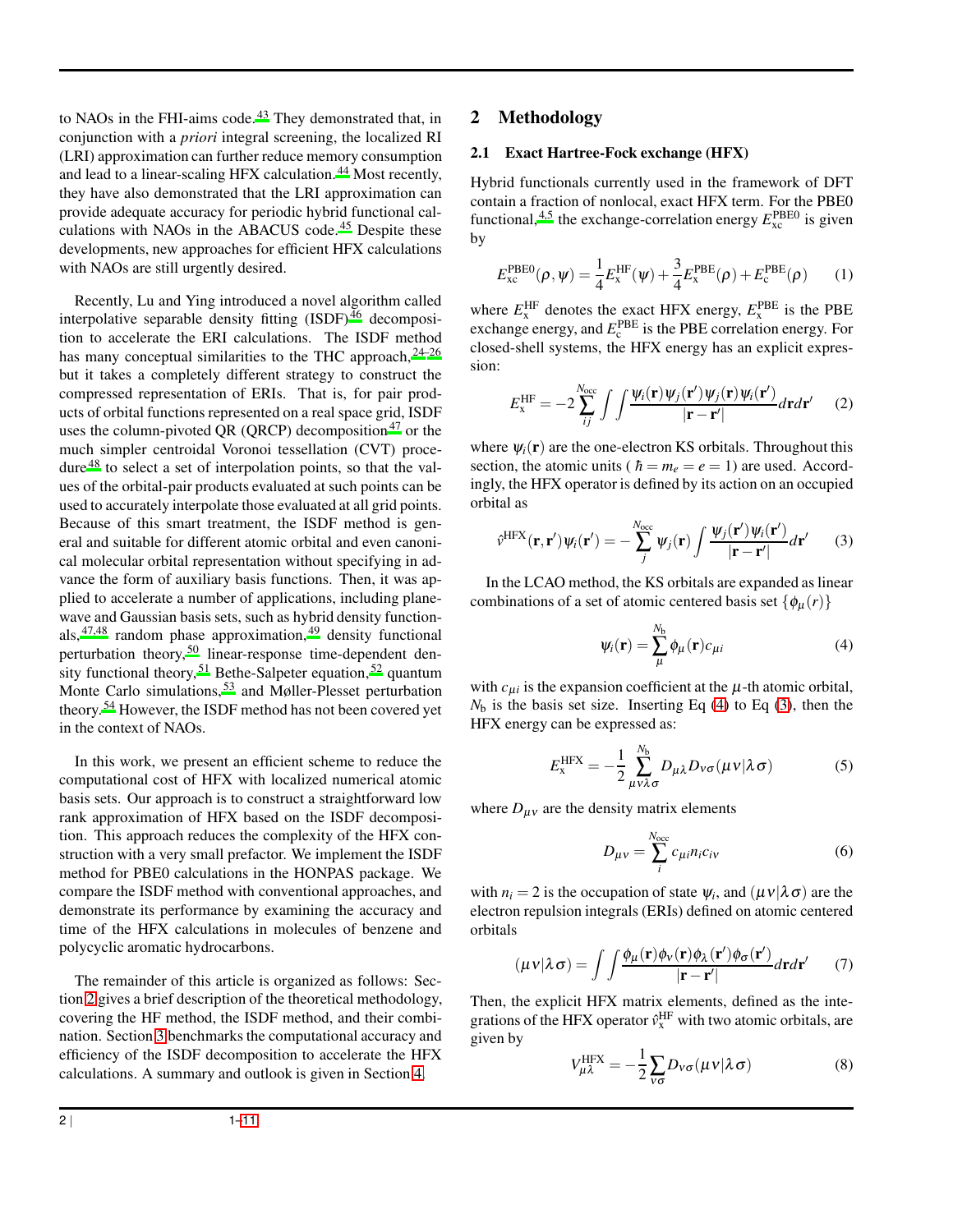With this representation, four-index ERIs need to be precalculated and stored first in a nondirect self-consistent field (SCF) scheme, which formally requires  $\mathcal{O}(N_b^4)$  cost of both computation and storage, and is the major bottleneck for hybrid functional calculations.

In our previous implementation of HFX with NAOs, <sup>[41](#page-9-28)</sup> we have proposed a numerical scheme to calculate the ERIs by solving  $N_b^2$  Poisson's equations for each orbital-pair products:

<span id="page-2-1"></span>
$$
V_{\mu\nu}(\mathbf{r}') = \int \frac{\phi_{\mu}(\mathbf{r})\phi_{\nu}(\mathbf{r})}{|\mathbf{r} - \mathbf{r}'|} d\mathbf{r}
$$
(9)

and evaluating  $N_b^4$  integrals in the real-space grid:

<span id="page-2-0"></span>
$$
(\mu v|\lambda \sigma) = \int V_{\mu\nu}(\mathbf{r}')\phi_{\lambda}(\mathbf{r}')\phi_{\sigma}(\mathbf{r}')d\mathbf{r}'
$$
 (10)

where most of the time is spent on solving the Poissons equations. We employ the interpolating scaling functions (ISF) method<sup>[55](#page-10-2)</sup> for Poisson solvers with free boundary condition, which requires a computational cost of  $\mathcal{O}(N_b^2 N_r \log N_r)$ . Here,  $N_r$  is the number of grid points in real space. Then, the grid integrals for Eq [\(10\)](#page-2-0) are straightforward and require  $\mathcal{O}(N_b^4 N_r)$ operations. Since the number of ERIs scales formally as  $\mathscr{O}(N_{\rm b}^4)$ , storing and retrieving ERIs are also extremely expensive.

In fact, the ERIs possess an eight-fold permutational symmetry. For the following exchanges of indices:  $\mu \leftrightarrow \nu$ ,  $\lambda \leftrightarrow \sigma$ , and  $\mu v \leftrightarrow \lambda \sigma$ , an ERI  $(\mu v | \lambda \sigma)$  is invariant. By utilizing the full permutational symmetry of ERIs, the number of orbital-pair products for Eq.[\(9\)](#page-2-1) can be reduced to  $N_{\mu\nu}$  =  $N_b(N_b+1)/2$ , and the integral numbers for Eq.( [10\)](#page-2-0) becomes  $N_{\mu\nu}(N_{\mu\nu}+1)/2$ , which leads to a factor about 8 saving in the number of ERIs to calculate and to store. The pseudocode for the standard HFX calculations is shown in Algorithm [1.](#page-2-2)

#### Algorithm 1 The standard method for the HFX calculations.

## Before SCF-iterations:

**Require:**  $\phi(\mathbf{r})$  on real-space grid

1: for  $\mu = 1, N_b$  do 2: for  $v = 1, \mu$  do 3: Calculate  $V_{\mu\nu}$  with the ISF method  $\mathcal{O}(N_b^2 N_r \log N_r)$ 4: for  $\lambda = 1, \mu$  do 5: if  $\lambda = \mu : \sigma_{\text{max}} = v$ 

6: **else** $\sigma_{\text{max}} = \lambda$ 

- 7: for  $\sigma = 1, \sigma_{\text{max}}$  do
- 8: Calculate  $(\mu v|\lambda \sigma)$  by grid integrals  $\rightarrow$  $\mathcal{O}(N_b^4 N_r)$
- 9: Store  $\mu$ ,  $\nu$ ,  $\lambda$ ,  $\sigma$ , and  $(\mu \nu | \lambda \sigma)$  in memory  $\rightarrow$  $\mathcal{M}(N_b^4)$

$$
10: \qquad \qquad \textbf{end for}
$$

11: end for

12: end for

13: end for

In each SCF iteration: **Require:** Density matrix  $D_{\nu\sigma}$  and ERIs ( $\mu \nu | \lambda \sigma$ )

<span id="page-2-2"></span>1: Read  $\mu$ ,  $\nu$ ,  $\lambda$ ,  $\sigma$ , and  $(\mu \nu | \lambda \sigma)$  from Memory/Disk

2: Calculate or update  $V_{\mu\lambda}^{\text{HFX}}$  as Eq. [\(8\)](#page-1-3)  $\rightarrow \mathcal{O}(N_b^4)$ 

Furthermore, we can improve the computational efficiency of HFX by building an integral screening procedure during the four-index  $(\mu, \nu, \lambda)$  and  $\sigma$ ) cycle. Screening approaches actually exploit the decay (sparsity) of ERIs with local basis functions, which reduces the computational cost by neglecting integrals less an easily computable upper bound.  $9-11$  $9-11$  In the case of NAOs, integral screening can be easily implemented by considering the strict locality of NAOs. We just need to solve  $N_{\text{screen}}$  Poissons equations for orbital pairs that  $\phi_{\mu}$  and  $\phi_v$  overlap, and then integrate if  $\phi_\lambda$  overlaps with  $\phi_\sigma$ , where  $N_{\text{screen}} < N_{\mu\nu}$  is the number of orbital pairs that overlap each other. After screening, the total number of ERIs to be considered is reduced to  $\mathcal{O}(N_{\text{screen}}^2)$ . For sufficiently large systems, *N*screen will depend linearly on *N*b.

#### <span id="page-2-3"></span>2.2 Interpolative separable density fitting (ISDF)

To reduce the computational cost of ERIs for constructing the HFX matrix, an alternative method is to seek a low rank representation of the fourth-order ERI tensor. The most wellknown way to achieve this is by means of the density fitting (DF) or resolution-of-the-identity (RI) approximation,  $18-21$  $18-21$ which exploits the fact that the highly redundant pair products  $\{\phi_{\mu}(\mathbf{r})\phi_{\nu}(\mathbf{r})\}_{1\leq\mu,\nu\leq N_{\textrm{b}}}$  in real space can be approximately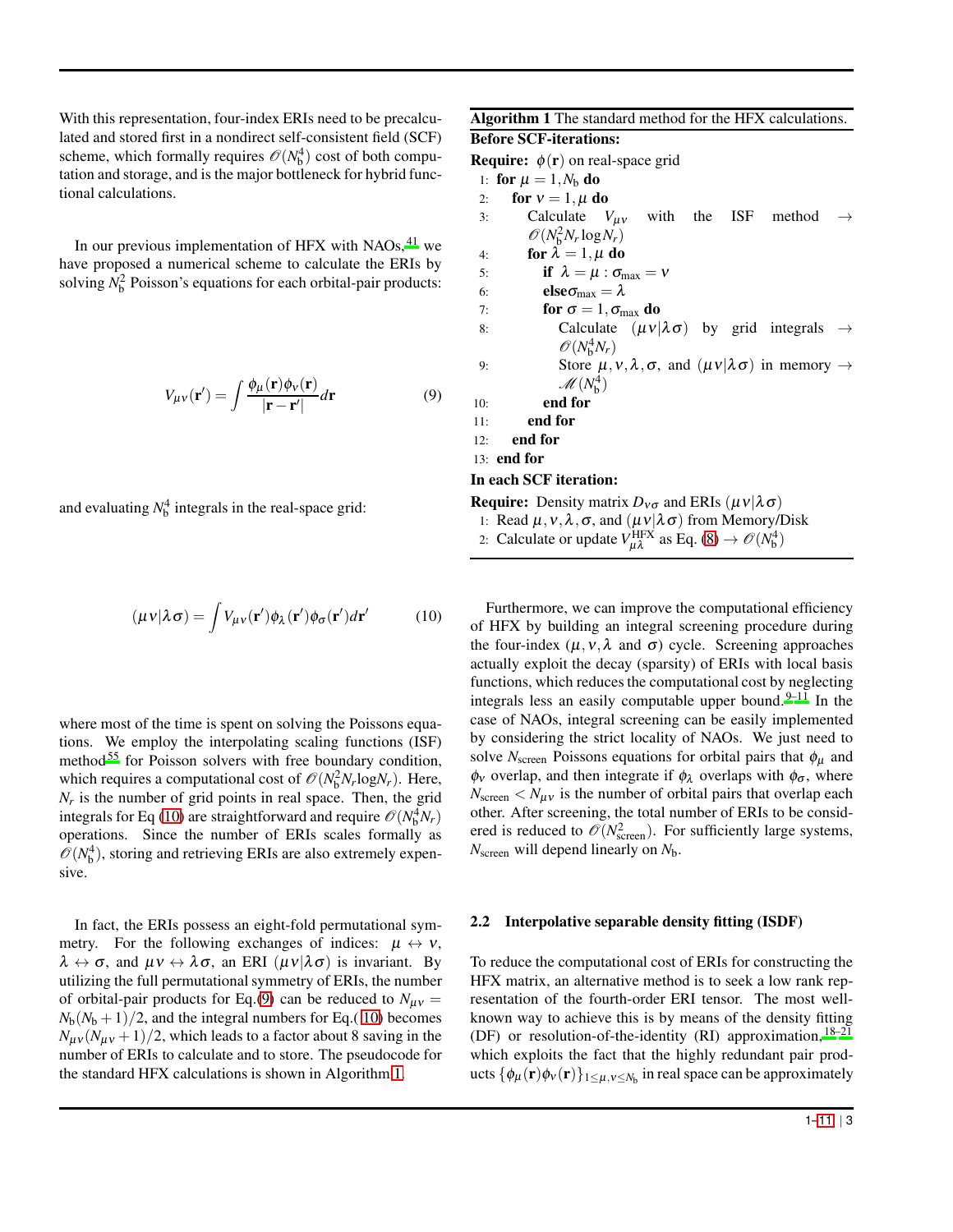represented with a set of auxiliary basis functions (ABFs):

$$
\rho_{\mu\nu}(\mathbf{r}) = \phi_{\mu}(\mathbf{r})\phi_{\nu}(\mathbf{r}) \approx \sum_{p}^{N_{\text{aux}}} \xi_{p}(\mathbf{r})C_{\mu\nu}^{p}
$$
(11)

where the ABFs  $\{\xi_p(\mathbf{r})\}_{1 \leq p \leq N_{\text{aux}}}$  are inputs that generated either explicitly or implicitly from the original basis functions in advance,  $N_{\text{aux}}$  labels the number of ABFs and depends linearly on the original basis size  $N_b$ , and  $C_{\mu\nu}^p$  are the expansion coefficients often determined by least-squares fitting with respect to the Coulomb metric. In general, the standard DF/RI approximation can not directly reduce computational scaling of HFX due to the coupling of the indices  $\mu$  and  $\nu$  (and similarly  $\lambda$  and  $\sigma$ ) in the coefficients.<sup>[21](#page-9-12)[,43](#page-9-30)</sup> An improvement over DF/RI approximation is the grid-based tensor hypercontraction (THC) approach  $24-26$  $24-26$ , which provides full separability of the four indices in the ERI tensor. However, THC often introduces additional complexity during constructing THC-ERI approximation.

The interpolative separable density fitting (ISDF) approach proposed by Lu and Ying<sup>[46](#page-9-33)</sup> is to compress the ERI into THClike format. The essential idea behind the ISDF decomposition is also to take advantage of the numerically low rank nature of the orbital-pair products in real space, but it aims at the following compression format:

<span id="page-3-0"></span>
$$
\rho_{\mu\nu}(\mathbf{r}) = \phi_{\mu}(\mathbf{r})\phi_{\nu}(\mathbf{r}) \approx \sum_{p}^{N_{\text{aux}}}\xi_{p}(\mathbf{r})\phi_{\mu}(\hat{\mathbf{r}}_{p})\phi_{\nu}(\hat{\mathbf{r}}_{p})
$$
(12)

where  $\phi_{\mu}(\mathbf{r})$  are the orbital functions discretized on a dense real space grid  $\{\mathbf{r}_i\}_{i=1}^{N_{\text{r}}}$ ,  $\{\hat{\mathbf{r}}_p\}_{p=1}^{N_{\text{aux}}}$  denote a set of interpolation points as a subset of the dense grid points,  $\xi_p(\mathbf{r})$  are the corresponding interpolation vectors. Here, the number of interpolation points  $N_{\text{aux}} = tN_b$ , and *t* is referred as the rank truncation parameter, which is the single tunable parameter to control the tradeoff between accuracy and cost. Eq.( [12\)](#page-3-0) states that ISDF is actually to select a set of interpolation points to interpolate the orbital-pair products at all grid points, or from a view of matrix, to select a subset of *N<sub>r</sub>* rows of  $\{\rho_{\mu\nu}(\hat{\mathbf{r}}_p)\}_{N_{\text{aux}} \times N_p^2}$  to approximate the whole matrix  $\{\rho_{\mu\nu}(\mathbf{r})\}_{N_r \times N_b^2}$ . The ISDF decomposition includes two expensive steps:  $47(1)$  $47(1)$  one is to select the interpolation points (IPs) from real space grid points by using the randomized sampling QR factorization with column pivoting (QRCP) and (2) the next is to compute the interpolation vectors (IVs) through a least-squares fitting procedure. Both these two steps only require cubic computational complexity of  $\mathcal{O}(N_{\text{aux}}^2 N_r)$ , and the maximum memory cost scales as  $\mathcal{O}(N_{\text{aux}}N_r)$ .

Compared to the traditional DF/RI method, the third-tensor  ${C_{\mu\nu}^p}$  in ISDF is further decomposed into a transposed Khatri-Rao product of two matrices

$$
C_{\mu\nu}^p = \phi_\mu(\hat{\mathbf{r}}_p)\phi_\nu(\hat{\mathbf{r}}_p) \tag{13}
$$

where the coupling of indices  $\mu$  and  $\nu$  are fully separated, and thus allows an overall cubic computational cost and a square storage cost for constructing HFX matrix.

In particular, the ISDF method does not require other assumptions,  $46$  *e.g.*, the locality of original basis functions and the form of ABFs, except that the orbitals are discrete in real space, which makes it suitable for different atomic orbital and canonical KS orbital representations. If the orbitals are sufficiently smooth and discrete on a uniform real space grid with pseudopotential approximation, ISDF will be more efficient since the number of interpolation points *N*aux selected by QRCP can be expected to be much smaller. It should be noted that, most recently, by combining with a modified centroidal Voronoi tessellation (CVT) algorithm for atom-centered grids, ISDF has also been applied to accelerate the Hartree-Fock and Møller-Plesset perturbation theory calculations with allelectron Gaussian basis sets. [54](#page-10-1)

Within the pseudopotential framework, the NAOs can be discretized on a uniform spatial grid for calculating pure DFT Hamiltonian matrix, as done in SIESTA code.<sup>[31](#page-9-21)</sup> Hence, the QRCP-based ISDF can be applied directly.

#### <span id="page-3-2"></span>2.3 Low rank representation of HFX via ISDF

Applying the ISDF decomposition to the orbital products, *i.e.,* by inserting Eq. [\(12\)](#page-3-0) into Eq. [\(7\)](#page-1-4), the ERI tensor becomes

$$
(\mu v|\lambda \sigma) \approx \sum_{pq}^{N_{\text{aux}}} \phi_{\mu}(\mathbf{\hat{r}}_{p}) \phi_{v}(\mathbf{\hat{r}}_{p}) M_{pq} \phi_{\lambda}(\mathbf{\hat{r}}_{q}) \phi_{\sigma}(\mathbf{\hat{r}}_{q}) \qquad (14)
$$

where  $M_{pq}$  are the projected Coulomb integrals under the ABFs defined as

$$
M_{pq} = \int \int \frac{\xi_p(\mathbf{r}) \xi_q(\mathbf{r}')}{|\mathbf{r} - \mathbf{r}'|} d\mathbf{r} d\mathbf{r}'
$$
 (15)

Obviously, the ERI tensor is decomposed to simple product of five matrices and the integral space of the Coulomb operate is reduced from the full orbital product space  $(N_r \times N_b^2)$  to the optimal auxiliary basis space ( $N_r \times N_{\text{aux}}$ ) at a chosen  $N_{\text{aux}}$ .

Then, the HFX matrix can be written as

<span id="page-3-1"></span>
$$
V_{\mu\lambda}^{\text{HFX}} \approx -\frac{1}{2} \sum_{V\sigma}^{N_{b}} D_{V\sigma} \sum_{pq}^{N_{\text{aux}}} \phi_{\mu}(\hat{\mathbf{r}}_{p}) \phi_{V}(\hat{\mathbf{r}}_{p}) M_{pq} \phi_{\lambda}(\hat{\mathbf{r}}_{q}) \phi_{\sigma}(\hat{\mathbf{r}}_{q})
$$
(16)

Because all indices  $\mu$ ,  $\nu$ ,  $\lambda$ , and  $\sigma$  in Eq. [\(16\)](#page-3-1) are fully separated, by changing the contraction ordering, we can also obtain a matrix representation for  $\mathbf{V}^{\text{HFX}}\in\mathbb{R}^{N_\text{b}\times\bar{N}_\text{b}}$ 

$$
\mathbf{V}^{\text{HFX}} \approx -\frac{1}{2} \mathbf{\Phi}^{\text{T}} [(\mathbf{\Phi} \mathbf{D} \mathbf{\Phi}^{\text{T}}) \circ \mathbf{M}] \mathbf{\Phi}
$$
 (17)

where the orbital submatrix  $\Phi = {\phi_{\mu}(\hat{\mathbf{r}}_p)}_{\text{Max}} \times N_b$ , the density matrix  $\mathbf{D} \in \mathbb{R}^{N_b \times N_b}$ , the auxiliary Coulomb matrix  $\mathbf{M} \in$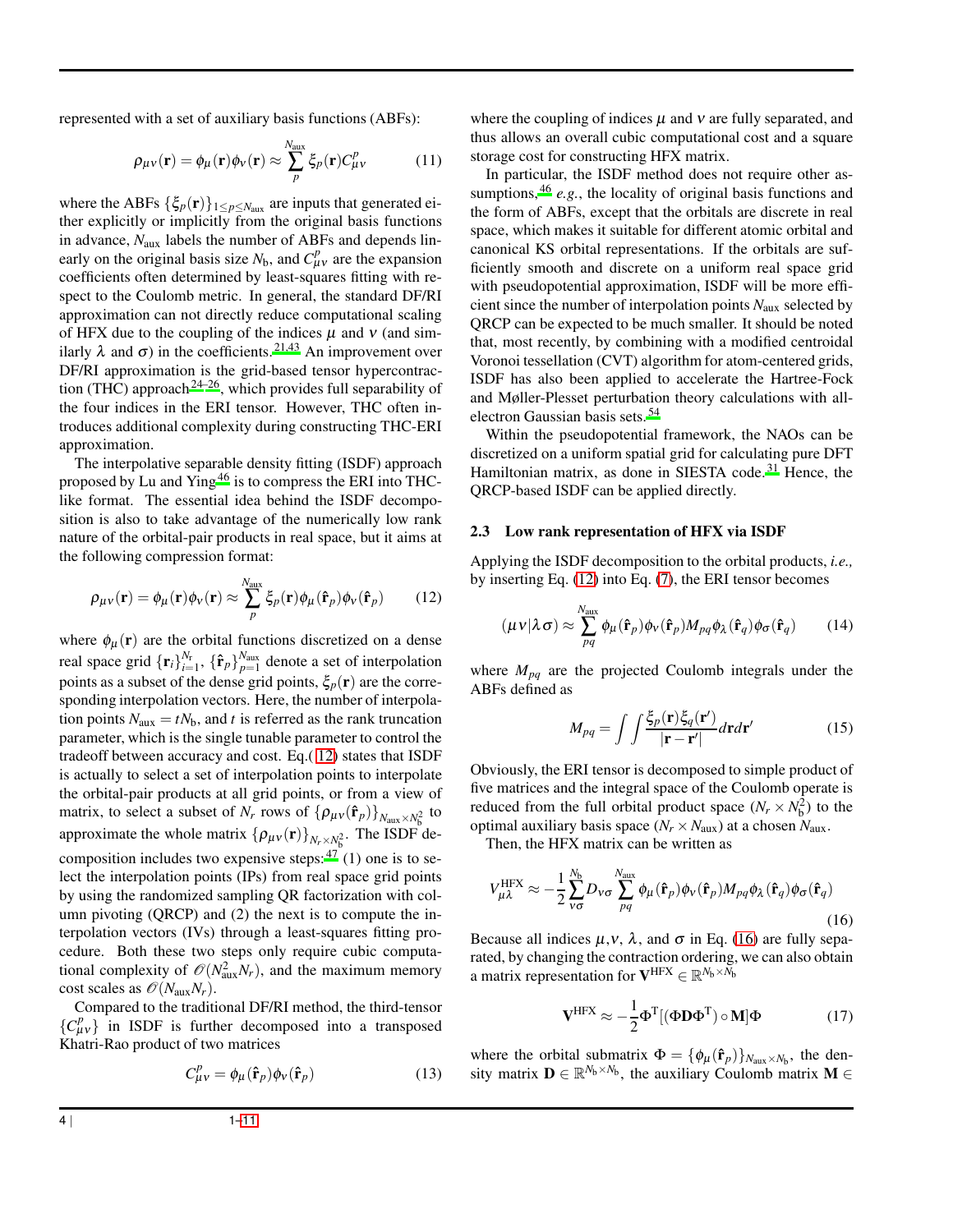R *<sup>N</sup>*aux×*N*aux , and ◦ denotes the hadamard product. This representation is beneficial for effective matrix vectorization through the use of GEMM calls in BLAS and has a maximum scale of  $\mathcal{O}(N_b N_{\text{aux}}^2)$  since all operations are simple matrixmatrix multiplications.

In this approximation, we only need to calculate and store the auxiliary Coulomb matrix M, where the corresponding number of integrals is much smaller than that of ERIs. We obtain the auxiliary Coulomb matrix elements in a similar way to ERIs, that is to solve the following Poissons equations for each  $\xi_p(\mathbf{r})$ 

$$
V_p(\mathbf{r}') = \int \frac{\xi_p(\mathbf{r})}{|\mathbf{r} - \mathbf{r}'|} d\mathbf{r}
$$
 (18)

and then to integrate in the real-space grid:

$$
M_{pq} = \int V_p(\mathbf{r}') \xi_q(\mathbf{r}') d\mathbf{r}' \tag{19}
$$

Here, the key is to solve the Poisson's equations properly, which have a Coulomb singularity at  $\mathbf{r} = \mathbf{r}'$ . We use the ISF method<sup>[55](#page-10-2)</sup> with a  $\mathcal{O}(N_r \log N_r)$  scaling to solve the Poisson's equations in a suitable supercell, which can avoid the singularity problem by approximating 1/*r* in terms of Gaussian functions. For isolated systems, it has been shown that the ISF method is more efficient than other popular methods, such as fast Fourier transform, fast multipole method, and conjugate gradients.<sup>[56](#page-10-3)</sup> Moreover, since **M** is a real symmetric matrix, only  $N_{\text{aux}}(N_{\text{aux}}+1)/2$  matrix elements ( $M_{pq}$  for  $p \le q$ ) are required to calculate. The pseudocode of the ISDF method for HFX calculations is shown in Algorithm [2.](#page-4-1)

### Algorithm 2 The ISDF method for HFX calculations. Before SCF-interations:

**Require:**  $\{\phi_{\mu}(\mathbf{r}_i)\}_{i=1:N_r,\mu=1:N_b}$  on real-space grid,  $N_{\text{aux}} = tN_b$ 

- 1: Select  $N_{\text{aux}}$  interpolation points  $\rightarrow \mathcal{O}(N_{\text{aux}}^2 N_r)$
- 2: Calculate and store the orbital submatrix  $\Phi =$  ${\lbrace \phi_{\mu}(\hat{\mathbf{r}}_p)\rbrace_{p=1:N_{\text{aux}},\mu=1:N_{\text{b}}}\rightarrow \mathscr{O}(N_{\text{b}}N_{\text{aux}})}$
- 3: Calculate  $N_{\text{aux}}$  interpolation vectors  $\xi_p(\mathbf{r}) \to \mathcal{O}(N_{\text{aux}}^2 N_r)$
- 4: for  $p = 1, N_{\text{aux}}$  do
- 5: Calculate  $V_p$  with the ISF method  $\rightarrow \mathcal{O}(N_{\text{aux}}N_r \log N_r)$ 6: **for**  $q = 1, p$  do
- 7: Calculate  $M_{pq}$  by grid integrals  $\rightarrow \mathcal{O}(N_{\text{aux}}^2 N_r)$
- 8: end for
- 9: end for
- 10: Store the auxiliary Coulomb matrix M1:*N*aux,1:*N*aux in memory  $\rightarrow \mathscr{M}(N_{\text{aux}}^2)$

# In each SCF iteration:

Require: Matrices Φ,D, and M

<span id="page-4-1"></span>
$$
\text{1: Update } \boldsymbol{V}^{HFX} \approx -\frac{1}{2} \boldsymbol{\Phi}^T [ (\boldsymbol{\Phi} \boldsymbol{D} \boldsymbol{\Phi}^T) \circ \boldsymbol{M} ] \boldsymbol{\Phi} \rightarrow \mathscr{O}(N_b N_{aux}^2)
$$

<span id="page-4-2"></span>Table 1 Comparison of the computational cost and the memory usage for the HFX calculations by using the standard, screening and the ISDF approaches.

| Approach    | Cost <sup>a</sup>                                                                                                           | Memory             |
|-------------|-----------------------------------------------------------------------------------------------------------------------------|--------------------|
| Standard    | $(N_h^2 N_r \log N_r + N_h^4 N_r) + N_h^4$                                                                                  | $N_{\rm h}^4$      |
| Screening   | $(N_{\text{screen}}N_r \log N_r + N_{\text{screen}}^2 N_r) + N_{\text{screen}}^2$                                           | $N_{\rm screen}^2$ |
| <b>ISDF</b> | $N_{\text{aux}}^2 N_r + N_{\text{aux}}^2 N_r + (N_{\text{aux}} N_r \log N_r + N_{\text{aux}}^2 N_r) + N_{\text{aux}}^2 N_b$ | $N_{\text{aux}}^2$ |

<sup>a</sup> The standard and screening approaches include two terms of calculating ERIs and updating HFX, and the ISDF method includes four parts of calculating IPs, IVs, and M as well as updating HFX. The terms in brackets represent the calculations of ERIs or M.

Table. [1](#page-4-2) summarizes the scaling of computational cost and memory usage for different approaches. Compared to the standard and screening approaches, the ISDF method reduces the total number of integrals  $(M_{pq})$  to  $\mathcal{O}(N_{\text{aux}}^2)$ , where  $N_{\text{aux}}$  is significantly smaller than *N*screen. Correspondingly, the computational cost and the memory requirement for the Coulomb matrix are reduced to  $\mathcal{O}(N_{\text{aux}}N_r \log N_r + N_{\text{aux}}^2 N_r)$  and  $\mathcal{M}(N_{\text{aux}}^2)$ , respectively. As a result, the ISDF method is expected to be very feasible for large-scale hybrid-functional calculations. Notice that the ISDF decomposition introduces two additional computational cost for selecting the IPs and calculating the IVs, both of which scale as  $\mathcal{O}(N_{\text{aux}}^2 N_r)$ .

# <span id="page-4-0"></span>3 Results and discussion

In this section, we demonstrate the computational accuracy and efficiency of the ISDF decomposition to accelerate HFX calculations. We implement the ISDF-PBE0 calculations in the HONPAS package with the NAO basis sets under the periodic boundary condition. We use the norm-conserving pseudopotentials generated by the Troullier-Martins scheme [57](#page-10-4) to represent the interaction between core and valence electrons. Pseudopotentials constructed for the PBE functional are used throughout. All our calculations reported in this work are sequentially carried out on a single core.

We validate the computational accuracy of the ISDF-PBE0 calculations by comparing the results with those obtained from the standard PBE0 calculations without any ERI screening. Practical tests on the accuracy are performed on two molecular systems of benzene  $(C_6H_6)$  and naphthalene  $(C_{10}H_8)$  with single- $\zeta$  (SZ) and double- $\zeta$  plus polarization (DZP) basis sets, respectively. A supercell of 13  $\AA \times 13$   $\AA$  $\times$  8 Å with a 100 Ry grid cutoff is used. For efficiency test, we choose the benzene molecule and a series of Polycyclic Aromatic Hydrocarbons (PAHs) from  $C_{10}H_8$  to  $C_{96}H_{24}$  with the SZ basis set. As shown in Fig. [1,](#page-5-0) the structures of benzene and PAHs considered here are simulated in the same supercell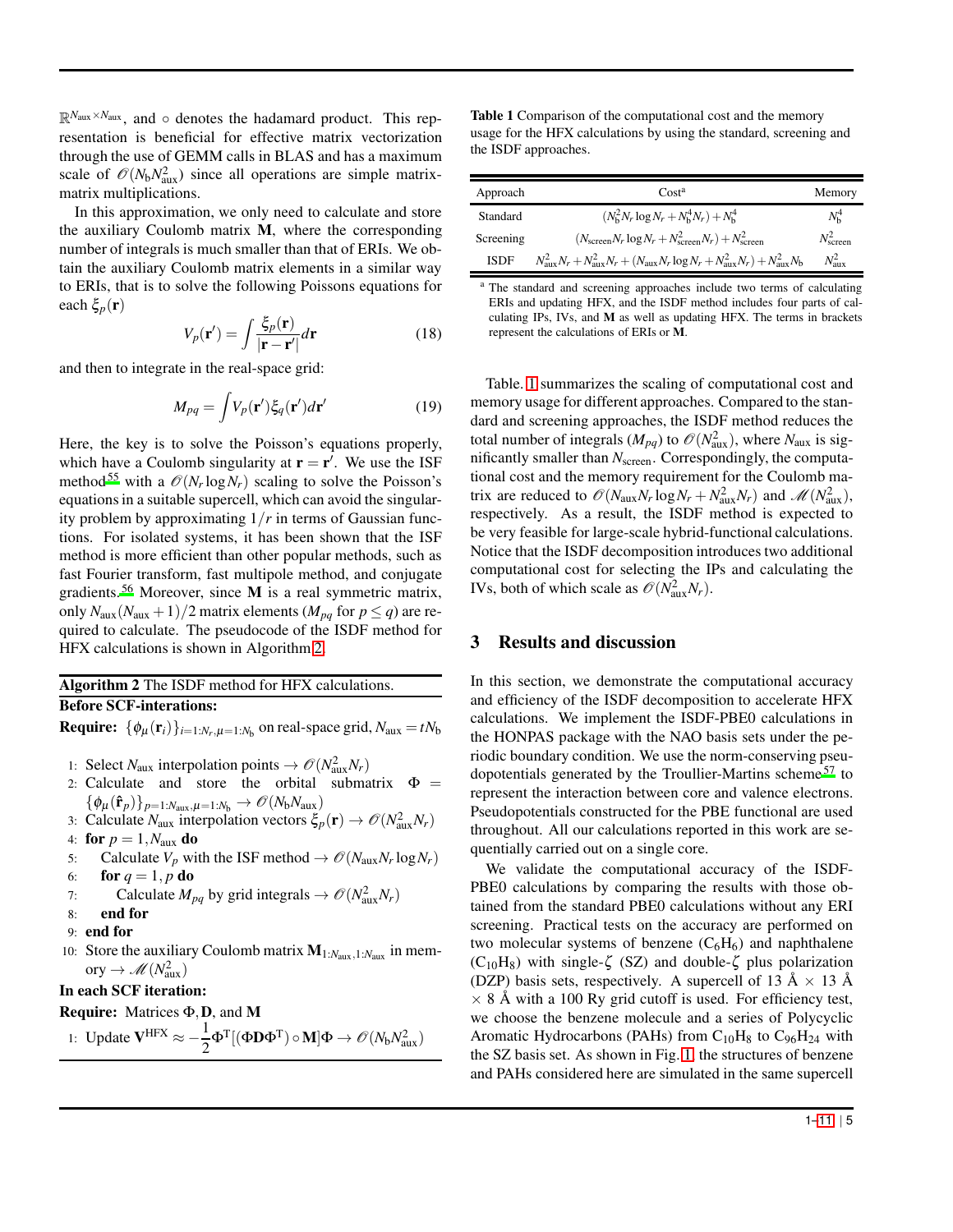of 25 Å  $\times$  25 Å  $\times$  8 Å with a 50 Ry grid cutoff and optimized from PBE calculations.

<span id="page-5-0"></span>

Fig. 1 Relaxed structures for benzene  $(C_6H_6)$  and PAHs (from  $C_{10}H_8$  to  $C_{96}H_{24}$ ).

#### 3.1 Computational accuracy

As mentioned in [2.2,](#page-2-3) the ISDF decomposition is actually a low-rank approximation of orbital product matrix  $\{\rho_{\mu\nu}(\mathbf{r})\}_{N_r\times N_b^2}$ . Thus, the computational accuracy of ISDF only depends on the number of truncated singular values of  $\{\rho_{\mu\nu}(\mathbf{r})\}\$ , corresponding to the number of ABFs  $N_{\text{aux}}$ . For tested systems here, we accurately estimate the singular values of  $\{\rho_{\mu\nu}(\mathbf{r})\}$  by using exact SVD method.<sup>[58](#page-10-5)</sup> In our tests, the truncated singular values are chosen to be  $10^{-3}$ , which can produce sufficiently accurate results.

Fig. [2](#page-5-1) plots the decremented singular values of  $\{\rho_{\mu\nu}(\mathbf{r})\}$ for benzene and naphthalene with different basis sets. We observe that the singular values decay rapidly as the index increases, especially in the case of DZP basis set. For benzene with SZ and DZP basis sets, the numbers of dominated singular values ( $> 10^{-3}$ ) are respectively 372 (out of 465) and 1892 (out of 5886), which corresponds to the rank truncation ratios  $N_{\text{aux}}/N_{\text{uv}}$  of 0.80 and 0.32. The rank truncation is thus more significant as the size of basis set increases. Consequently, we expect no significant loss of accuracy when the rank truncation parameters  $t = N_{\text{aux}}/N_{\text{b}}$  are set to 12.40 and 17.5. For larger system of naphthalene, the numbers of dominated singular values are respectively 684 (out of 1176) and 3193 (out of 14535) for SZ and DZP basis sets, the corresponding rank truncation ratios become smaller  $(0.58 \text{ and } 0.22)$  with  $t = 14.3$ and 11.8. Previous results suggest that *t* is independent of the system size, and  $t \approx 10.0$  can usually yield a total energy accuracy of 10−<sup>4</sup> Hartree/atom. [47](#page-9-34)[,48](#page-9-35) Since *t* obtained by truncating the singular values is roughly in this range, we also expect

<span id="page-5-1"></span>

Fig. 2 Exact singular values of the orbital product matrix for  $C_6H_6$ and  $C_{10}H_8$  molecules with SZ and DZP basis sets: (a)  $C_6H_6$  SZ ( $N_b$ )  $= 30$ ), (b) C<sub>6</sub>H<sub>6</sub> DZP ( $N<sub>b</sub> = 108$ ), (c) C<sub>10</sub>H<sub>8</sub> SZ ( $N<sub>b</sub> = 48$ ) and (d)  $C_{10}H_8$  DZP ( $N_b$  = 170). The size of the orbital product matrix is  $N_r \times N_b^2$  with  $N_r = 32000$ . The dotted olive green line indicates the position where singular value is less than  $10^{-3}$ .

similar results in this work.

To verify our prediction, we measure the accuracy of ISDF-PBE0 calculations in terms of the HFX energy, the total energy of PBE0, and the energy gap between the highest occupied molecular orbital (HOMO) and the lowest unoccupied molecular orbital (LUMO). The absolute errors in the HFX energy, the total energy and the LUMO-HOMO gap are respectively defined as

$$
\Delta E_{\text{HFX}} = |E_{\text{HFX}}^{\text{ISDF}} - E_{\text{HFX}}^{\text{exact}}|/N_{\text{atom}}
$$
  
\n
$$
\Delta E_{\text{tot}} = |E_{\text{tot}}^{\text{ISDF}} - E_{\text{tot}}^{\text{exact}}|/N_{\text{atom}}
$$
  
\n
$$
\Delta E_{\text{g}} = |E_{\text{g}}^{\text{ISDF}} - E_{\text{g}}^{\text{exact}}|; E_{\text{g}} = \varepsilon_{\text{LUMO}} - \varepsilon_{\text{HOMO}}
$$
\n(20)

where  $N_{\text{atom}}$  is the number of atoms, the ISDF results are obtained from ISDF-PBE0 calculations with different values of*t*, and the exact results are from the standard PBE0 calculations without ERI screening. Two molecules of benzene and naphthalene with SZ and DZP basis sets are tested to determine the effect of basis set and system size on accuracy, and the rank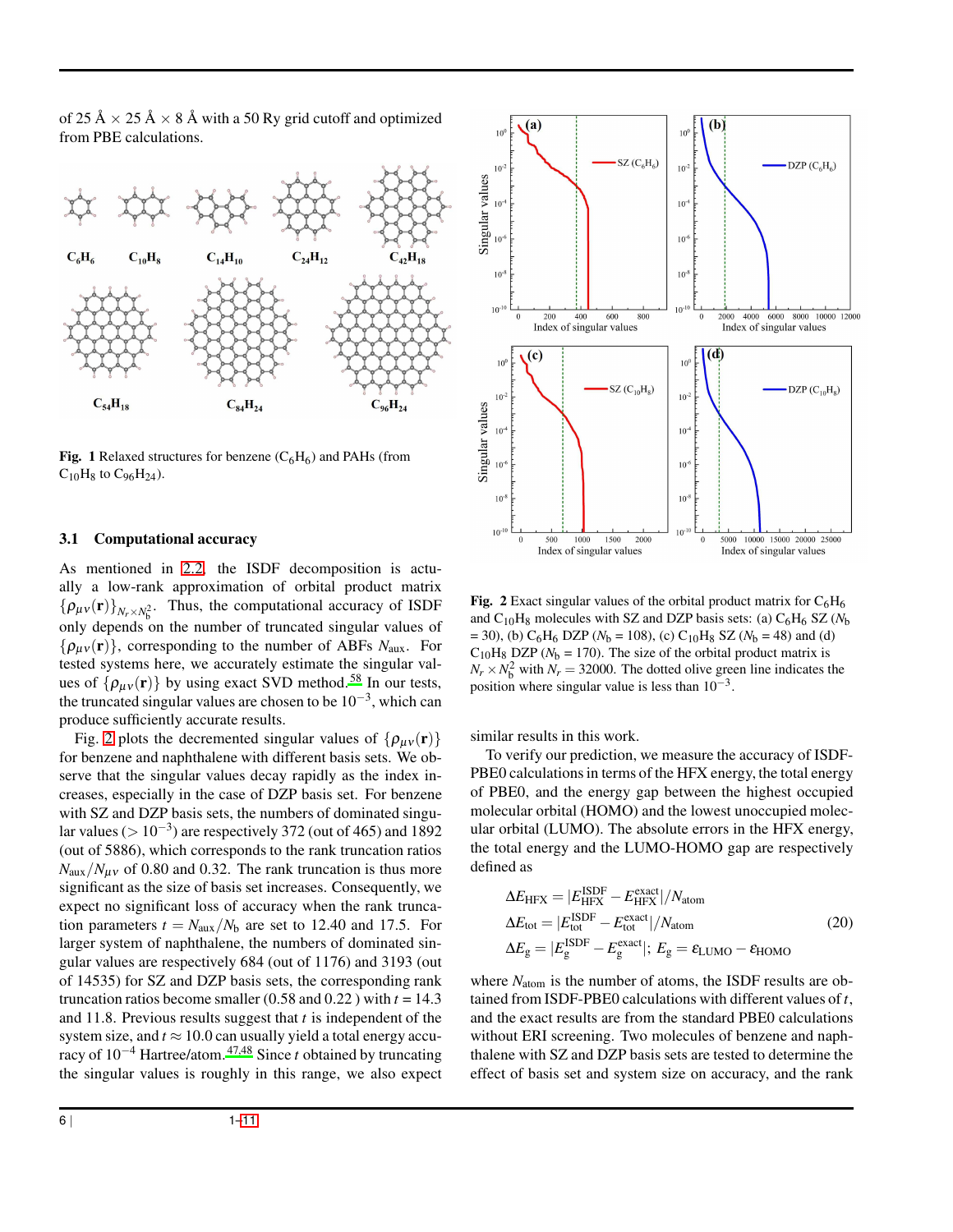<span id="page-6-0"></span>Table 2 Absolute errors in HFX energy ( $\Delta E$ <sub>HFX</sub> in eV/atom), total energy (∆*E*tot in eV/atom), and LUMO-HOMO gap (∆*E*g in eV) of ISDF based PBE0 calculations with varying rank parameter *t* for  $C_6H_6$  and  $C_{10}H_8$  molecules with SZ and DZP basis sets. The reference results are obtained from the standard PBE0 calculations without ERI screening.

| t                               | $N_{\rm aux}/\overline{N_{\rm h}^2}$ | $\Delta E_{\rm HFX}$          | $\overline{\Delta E_{\rm tot}}$ | $\Delta E_{\rm g}$    |  |  |  |
|---------------------------------|--------------------------------------|-------------------------------|---------------------------------|-----------------------|--|--|--|
| $C_6H_6$ SZ ( $N_b = 30$ )      |                                      |                               |                                 |                       |  |  |  |
| 6.0                             | 0.200                                | $2.72 \times 10^{-3}$         | $2.69 \times 10^{-3}$           | $6.87 \times 10^{-3}$ |  |  |  |
| 8.0                             | 0.267                                | $4.63 \times 10^{-4}$         | $4.93 \times 10^{-4}$           | $4.14 \times 10^{-3}$ |  |  |  |
| 10.0                            | 0.333                                | $1.01 \times 10^{-4}$         | $1.27 \times 10^{-4}$           | $1.45 \times 10^{-3}$ |  |  |  |
| 12.0                            | 0.400                                | $1.82 \times 10^{-4}$         | $1.92 \times 10^{-4}$           | $2.60 \times 10^{-4}$ |  |  |  |
| 14.0                            | 0.467                                | $8.83 \times 10^{-6}$         | $9.33 \times 10^{-6}$           | $1.00 \times 10^{-5}$ |  |  |  |
| $C_6H_6$ DZP ( $N_b = 108$ )    |                                      |                               |                                 |                       |  |  |  |
| 6.0                             | 0.056                                | $1.65 \times 10^{-2}$         | $2.12 \times 10^{-2}$           | $2.87 \times 10^{-3}$ |  |  |  |
| 8.0                             | 0.074                                | $3.19 \times 10^{-3}$         | $2.27 \times 10^{-3}$           | $1.00 \times 10^{-3}$ |  |  |  |
| 10.0                            | 0.093                                | $2.14 \times 10^{-3}$         | $2.08 \times 10^{-3}$           | $7.10 \times 10^{-4}$ |  |  |  |
| 12.0                            | 0.111                                | $2.67 \times 10^{-4}$         | $1.10 \times 10^{-3}$           | $3.40 \times 10^{-4}$ |  |  |  |
| 14.0                            | 0.130                                | $3.67 \times 10^{-4}$         | $1.04 \times 10^{-4}$           | $3.00 \times 10^{-4}$ |  |  |  |
| 16.0                            | 0.148                                | $2.19 \times 10^{-4}$         | $6.10 \times 10^{-4}$           | $2.50 \times 10^{-4}$ |  |  |  |
| 18.0                            | 0.167                                | $1.85 \times 10^{-4}$         | $5.11 \times 10^{-4}$           | $5.30 \times 10^{-4}$ |  |  |  |
| 20.0                            | 0.185                                | $1.32 \times 10^{-4}$         | $3.98 \times 10^{-4}$           | $3.90 \times 10^{-4}$ |  |  |  |
| 24.0                            | 0.222                                | $9.04 \times 10^{-5}$         | $9.92 \times 10^{-5}$           | $7.00 \times 10^{-5}$ |  |  |  |
|                                 |                                      | $C_{10}H_8$ SZ ( $N_b = 48$ ) |                                 |                       |  |  |  |
| 6.0                             | 0.125                                | $3.91 \times 10^{-3}$         | $3.43 \times 10^{-3}$           | $4.54 \times 10^{-2}$ |  |  |  |
| 8.0                             | 0.167                                | $2.05 \times 10^{-4}$         | $8.90 \times 10^{-5}$           | $4.75 \times 10^{-3}$ |  |  |  |
| 10.0                            | 0.208                                | $2.73 \times 10^{-4}$         | $3.03 \times 10^{-4}$           | $3.97 \times 10^{-3}$ |  |  |  |
| 12.0                            | 0.250                                | $5.38 \times 10^{-5}$         | $5.06 \times 10^{-4}$           | $1.18\times10^{-3}$   |  |  |  |
| 14.0                            | 0.292                                | $3.44 \times 10^{-5}$         | $3.32 \times 10^{-5}$           | $1.61 \times 10^{-3}$ |  |  |  |
| 16.0                            | 0.333                                | $1.44 \times 10^{-5}$         | $1.54 \times 10^{-5}$           | $3.60 \times 10^{-4}$ |  |  |  |
| 18.0                            | 0.375                                | $1.67 \times 10^{-6}$         | $1.39 \times 10^{-6}$           | $6.00 \times 10^{-5}$ |  |  |  |
| $C_{10}H_8$ DZP ( $N_b = 170$ ) |                                      |                               |                                 |                       |  |  |  |
| 6.0                             | 0.035                                | $1.82 \times 10^{-2}$         | $2.15 \times 10^{-2}$           | $6.00 \times 10^{-5}$ |  |  |  |
| 8.0                             | 0.047                                | $1.30 \times 10^{-3}$         | $3.62 \times 10^{-3}$           | $8.30 \times 10^{-4}$ |  |  |  |
| 10.0                            | 0.059                                | $1.95 \times 10^{-3}$         | $3.80 \times 10^{-3}$           | $3.70 \times 10^{-4}$ |  |  |  |
| 12.0                            | 0.071                                | $3.29 \times 10^{-4}$         | $4.96 \times 10^{-3}$           | $4.00 \times 10^{-4}$ |  |  |  |
| 14.0                            | 0.082                                | $2.57 \times 10^{-4}$         | $2.03 \times 10^{-4}$           | $4.30 \times 10^{-4}$ |  |  |  |
| 16.0                            | 0.094                                | $2.63 \times 10^{-4}$         | $6.48 \times 10^{-4}$           | $5.30 \times 10^{-4}$ |  |  |  |
| 18.0                            | 0.106                                | $2.14 \times 10^{-4}$         | $5.36 \times 10^{-4}$           | $5.30 \times 10^{-4}$ |  |  |  |
| 20.0                            | 0.118                                | $8.74 \times 10^{-5}$         | $3.39 \times 10^{-4}$           | $3.70 \times 10^{-4}$ |  |  |  |
| 24.0                            | 0.141                                | $3.03 \times 10^{-5}$         | $9.59 \times 10^{-5}$           | $1.60 \times 10^{-5}$ |  |  |  |

truncation parameter *t* is increased from 6.0 to 24.0. As listed in Table. [2,](#page-6-0) we observe that the accuracy of the ISDF-PBE0 calculations can be improved systematically by increasing the rank truncation parameter *t*. When *t* is set to a small value of 6.0, the energy errors for all tested systems are already below the chemical accuracy of 1 kcal/mol  $(4.3 \times 10^{-2} \text{ eV/atom})$ . In particular, we find that a value of  $t \approx 12.0 - 14.0$  (12.0 for SZ and 14.0 for DZP) is sufficient to converge the total energy error bellow 1 meV/atom, which is in good agreement with previous results.  $47,48$  $47,48$  These results demonstrate that *t* is roughly independent of both basis set and system sizes even if the rank truncation ratio significantly decreases (see Fig. [2\)](#page-5-1). Therefore, the number of ABFs *N*aux scales linearly with *N*b.

From Table. [2,](#page-6-0) we can also see that the LUMO-HOMO

<span id="page-6-1"></span>

Fig. 3 The variation of eigenvalue error with respect to different values of *t* for (a-b) benzene and (c-d) naphthalene molecules with SZ and DZP basis stets. Three and four rank truncation parameters are used for SZ (*t* = 6.0, 12.0, and 14.0) and DZP (*t* = 6.0, 12.0, 18.0, and 24.0) basis sets, respectively. The dotted line represents the position of HOMO level.

gap error is generally less than 0.01 eV, especially for  $C_{10}H_8$ with DZP basis set, where the corresponding error is kept under 1 meV for all considering values of *t* here. To understand this in detail, we calculate all eigenvalue errors for the ground-state Hamiltonian matrix. The eigenvalue error is computed as  $\Delta \varepsilon_i = \varepsilon_i^{\text{ISDF}} - \varepsilon_i^{\text{exact}}$ , where  $i \in (1, N_b)$  is the index of eigenvalue. Fig. [3](#page-6-1) shows the variation of eigenvalue error with respect to different values of *t* for the benzene and naphthalene molecules with SZ and DZP basis sets. Clearly, a small rank truncation parameter  $t = 6.0$  gives a significant amount of eigenvalue error  $(> 0.04$  eV) in all cases. All errors are negligible  $(< 10^{-4}$  eV) only when *t* is respectively set to 14.0 and 24.0 for SZ and DZP basis sets. Interestingly, in the case of DZP basis set, the eigenvalue errors for almost all levels are positive with the same magnitude, which indicates that the energy levels shift similarly at a given *t*. Since the HOMO and LUMO levels may introduce almost the same shift by the ISDF approximation, the LUMO-HOMO gap error would be very tiny, as shown by the results of naphtha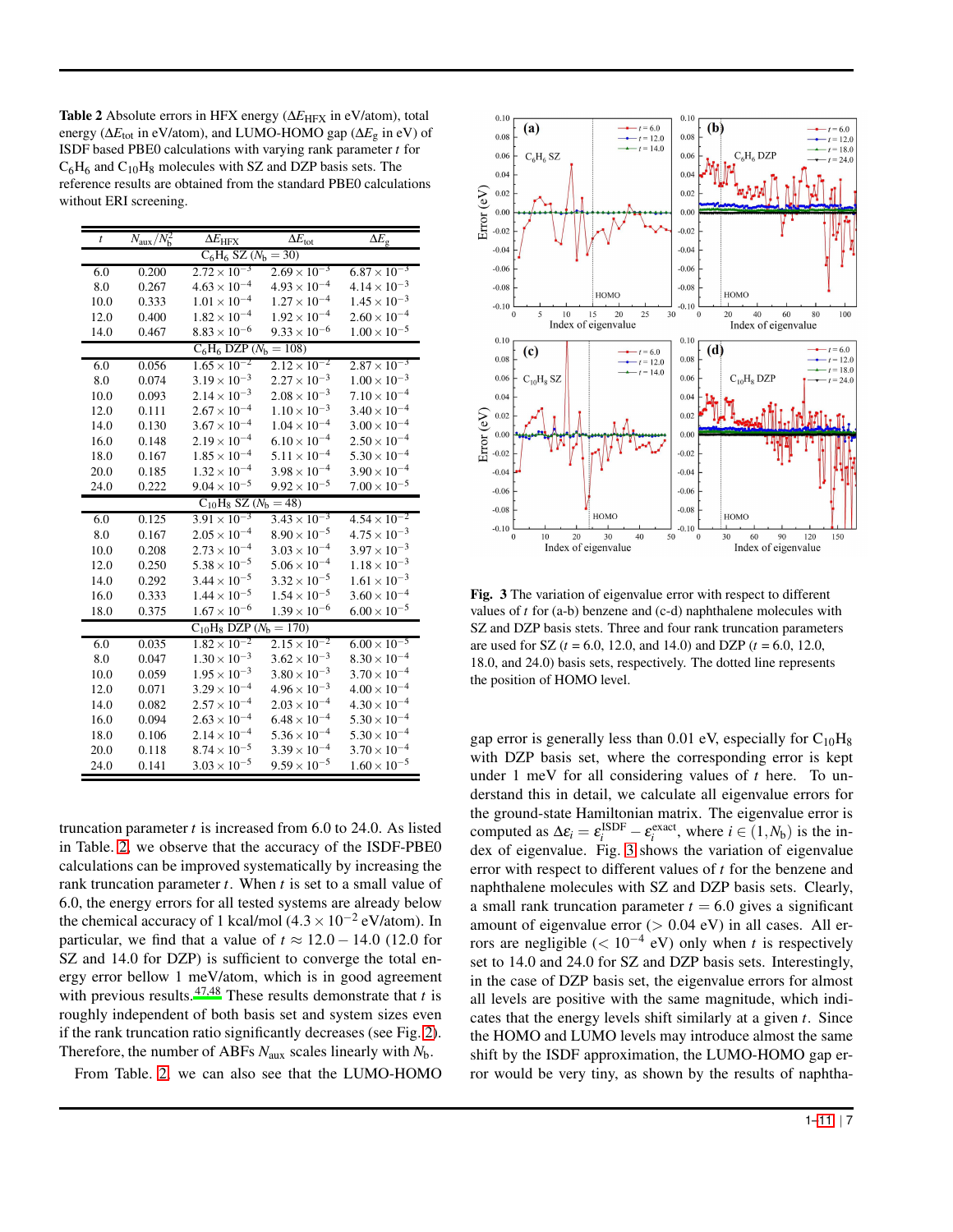lene molecule with DZP basis set. This suggests that a relatively small rank truncation parameter can be used for fast prediction of energy gaps. It should be mentioned that, for a large basis set, the eigenvalue error of low energy levels (occupied states) is generally smaller than that of high energy levels (unoccupied states), and thus iterative diagonalization methods [59](#page-10-6)[–61](#page-10-7) to further accelerate HFX calculations by solving the projected eigenvalue problem in a small subspace (*e.g.*, 2-3 times of  $N<sub>occ</sub>$ ) is also expected.

## 3.2 Computational efficiency

In this section, we measure the computational efficiency and scaling behavior of the ISDF decomposition to accelerate the PBE0 calculations. Taking coronene  $(C_{24}H_{12})$  with the SZ basis set as an example, in Table. [3](#page-7-0) we report the total time (in s) of HFX calculations with the ISDF decomposition compared with the standard and screening approaches. Without using any approximation, the total time of standard HFX calculation is up to 34082.37 s, in which almost all the time is spent on the calculation of ERIs. Since ERI screening reduces the number of ERIs to be considered (see Table. [4\)](#page-7-1), the total time can be reduced to 14638.40 s by using the screening method, but this reduction is not satisfactory. By contrast, the ISDF decomposition significantly reduces the cost of HFX calculations from hours to minutes. When the rank parameter  $t$  is set to  $6.0$ (12.0), the total time is reduced to only 425.44 (1320.94) s. Notice that updating the HFX matrix for all approaches considered here is negligible. Therefore, the ISDF method can accelerate the PBE0 calculations by about 2 orders of magnitude compared to the standard or screening approaches.

<span id="page-7-0"></span>Table 3 Comparison of computational time (in s) spent in the HFX calculations by using the standard and screening approaches as well as the ISDF method with different *t* for the coronene  $(C_{24}H_{12})$ molecule with the SZ basis set.

| Approach          |            | ERIs       |         | HFX   | Total    |
|-------------------|------------|------------|---------|-------|----------|
| Standard          | 34082.23   |            |         | 0.14  | 34082.37 |
| Screening         | 14638.26   |            |         | 0.139 | 14638.40 |
|                   | <b>IPs</b> | <b>IVs</b> | M       |       |          |
| $ISDF (t = 24.0)$ | 2542.47    | 170.91     | 1945.15 | 0.105 | 4663.47  |
| $ISDF (t = 12.0)$ | 687.98     | 58.38      | 571.92  | 0.021 | 1320.94  |
| $ISDF (t = 6.0)$  | 210.99     | 23.07      | 189.86  | 0.006 | 425.44   |

In Table. [3](#page-7-0) we also show the computational time of timeconsuming steps for ISDF  $(t = 6.0, 12.0, \text{ and } 24.0)$ , including selecting the interpolation points (IPs), computing the interpolation vectors (IVs) and constructing the auxiliary Coulomb matrix (M). For all cases, selecting the IPs is always the most time-consuming step since we use the relatively expensive

randomized QRCP procedure. However, this cost is expected to be further reduced by using the centroidal Voronoi tessellation (CVT) method, which is able to yield similar accuracy at a much lower computational cost. Similarly, constructing the auxiliary Coulomb matrix is almost as expensive as selecting the IPs, which can actually be improved by using corrected reciprocal FFT-based methods, especially for periodic neutral systems. Computing the IPs costs about 1/10 of the above two steps, but it is difficult to reduce.

<span id="page-7-1"></span>Table 4 Comparison of the effective number of orbital pairs or ABFs in the standard, screening, and ISDF approaches for molecules from  $C_6H_6$  to  $C_{42}H_{18}$  with the SZ basis set.

| Approach                     | $C_6H_6$ | $C_{10}H_8$ | $C_{14}H_{10}$ | C <sub>24</sub> H <sub>12</sub> | $C_{42}H_{18}$ |
|------------------------------|----------|-------------|----------------|---------------------------------|----------------|
| Standard $(N_{\mu\nu})$      | 465      | 1176        | 2211           | 5886                            | 17391          |
| Screening $(N_{\rm screen})$ | 465      | 1084        | 1748           | 3856                            | 7362           |
| ISDF $(N_{\text{aux}})$      | 360      | 576         | 792            | 1296                            | 2232           |

As discussed in Section. [2.3,](#page-3-2) the computational cost of the standard, screening, and ISDF approaches is determined respectively by the parameters  $N_{\mu\nu}$ ,  $N_{\text{screen}}$ , and  $N_{\text{aux}}$ , where  $N_{\mu\nu} = N_b(N_b + 1)/2$  is the effective number of orbital pairs after considering the permutational symmetry, *N*screen further considers the overlap of orbital pairs on  $N_{\mu\nu}$ , and  $N_{\text{aux}} = tN_{\text{b}}$ is the number of the ABFs. Table. [4](#page-7-1) lists the corresponding values of  $N_{\mu\nu}$ ,  $N_{\text{screen}}$ , and  $N_{\text{aux}}$  for the molecules from  $C_{10}H_8$ to  $C_{42}H_{18}$  with the SZ basis set. For our tested systems, we find that  $N_{\text{aux}} < N_{\text{screen}} \leq N_{\mu\nu}$ , and  $N_{\text{screen}}$  is significantly less than  $N_{\mu\nu}$  only when the system size is large. In fact,  $N_{\text{screen}}$ should also scale linearly with  $N<sub>b</sub>$  if we test for larger systems. Nevertheless, it is difficult to seek for the minimized number of integrals by ERI screening, while the ISDF decomposition can easily achieve this by adjusting rank truncation of orbital product matrix  $\{\rho_{\mu\nu}(\mathbf{r})\}$ .

Furthermore, since  $N_{\text{aux}}$  scales linearly with  $N_{\text{b}}$ , the ISDF method is also expected to reduce the scaling of HFX calculation from  $\mathcal{O}(N_b^4)$  to  $\mathcal{O}(N_b^2)$  if the number of grid points *Nr* is not considered. Using different approaches, we perform the HFX calculations for a series of molecules from  $C_6H_6$  to  $C_{96}H_{24}$  with the SZ basis set. In our test, all molecules are placed in the same supercell so that the number of grid points  $(N_r = 419904)$  is fixed. The variation of total time with respect to the number of NAOs is plotted in Fig. [4\(](#page-8-4)a). We can see that the scaling of standard HFX calculations is fitted to  $\mathcal{O}(N_b^{3.8})$ , which is close to  $\mathcal{O}(N_b^4)$ . When the rank parameters are set to 12.0 and 6.0, the fitted scalings for ISDF-HFX calculations are  $\mathcal{O}(N_{\rm b}^{1.8})$  and  $\mathcal{O}(N_{\rm b}^{1.6})$ , respectively, both of which are close to  $\mathcal{O}(N_b^2)$ . Thus, the ISDF method shows a reduced computational scaling as predicted, in agreement with the previous results.  $54$  The screening approach also reduces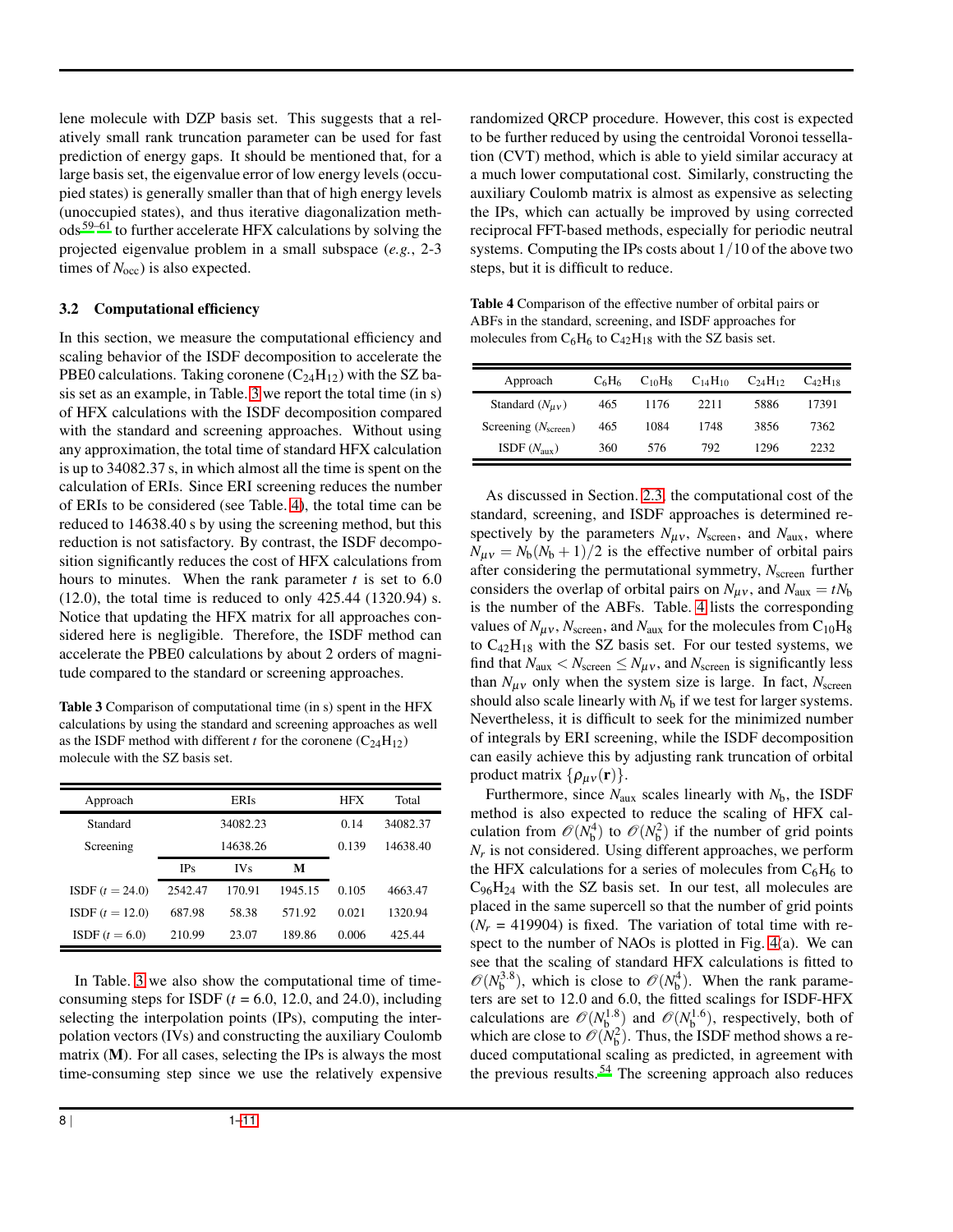<span id="page-8-4"></span>

Fig. 4 (a) Total time (in s) of HFX calculations in the standard, screening and the ISDF  $(t = 6.0$  and 12.0) methods as a function of the number of NAOs. (b) Computational time (in s) in the major steps of the ISDF-HFX method with  $t = 12.0$  as a function of the number of NAOs. The tested systems are the benzene and PAHs from  $C_{10}H_8$  to  $C_{96}H_{24}$  with the SZ basis set.

the computational cost of HFX, but it scales as  $\mathcal{O}(N_b^{3.0})$  for our tested systems.

To show the scaling of ISDF-HFX calculation in detail, in Fig. [4](#page-8-4) (b) we present the computational time of selecting the IPs and computing the IVs in the ISDF part, constructing the auxiliary Coulomb matrix, and updating the HFX matrix as a function of the number of NAOs. As it can be observed, only the cost of updating the HFX matrix scales as  $\mathcal{O}(N_b^{2.8})$ , while the cost of all other steps has predicted scaling close to  $\mathcal{O}(N_b^2)$ . Nevertheless, the prefactor for the calculation of updating the HFX matrix is very small and negligible, the overall scaling of ISDF-HFX calculations thus remains  $\mathcal{O}(N_b^2)$ . Furthermore, we choose a series of molecules with planar structures as tests, in which the effect of the number of grid points  $N_r$  is not included. Actually, all computational scaling except that of updating the HFX matrix should be added by 1 order since *N<sup>r</sup>* scales linearly with *N*b.

## <span id="page-8-3"></span>4 Conclusion and outlook

In summary, we apply the interpolative separable density fitting (ISDF) decomposition to accelerate Hartree-Fock exchange (HFX) calculations within numerical atomic orbital basis sets. The ISDF method allows us to reduce the complexity of the HFX matrix construction with a small prefactor. We show that this method accurately yields the PBE0 energies in molecules of benzene and polycyclic aromatic hydrocarbons with significantly reduced computational cost. Compared to conventional approaches with and without integral screening, our implementation of ISDF reduces the total cost of HFX

calculations from hours to minutes. We believe that the ISDF method may be an important trend for fast hybrid functional calculations within numerical atomic orbitals.

The performance results presented in this work are based on a sequential implementation of ISDF-PBE0, in which the efficiency test is limited by the size of the system. In the near future, we will develop a parallel ISDF implementation that allow us to deal with much larger systems. Furthermore, the ISDF approach for accelerating HFX calculations reported here remains computationally expensive in both selecting the interpolation points and constructing the auxiliary Coulomb matrix. In the future, we plan to replace the costly QRCP procedure with the centroidal Voronoi tessel-lation (CVT) method<sup>[48](#page-9-35)</sup> for selecting the interpolation points, which is expected to produce similar accuracy at a much lower computational cost. We are also exploring fast algorithms based on fast Fourier transforms for Poisson solvers with an adequate treatment of the Coulomb singularities, *e.g.* by using the truncated Coulomb potential  $62$  or auxiliary functions.  $63$ 

# Acknowledgements

This work is partly supported by the National Natural Science Foundation of China (21688102, 21803066), by the Chinese Academy of Sciences Pioneer Hundred Talents Program (KJ2340000031), by the National Key Research and Development Program of China (2016YFA0200604), the Anhui Initiative in Quantum Information Technologies (AHY090400), the Strategic Priority Research Program of Chinese Academy of Sciences (XDC01040100), the Fundamental Research Funds for the Central Universities, the Research Start-Up Grants (KY2340000094) and the Academic Leading Talents Training Program (KY2340000103) from University of Science and Technology of China. The authors thank the National Supercomputing Center in Wuxi, the Supercomputing Center of Chinese Academy of Sciences, the Supercomputing Center of USTC, and Tianjin, Shanghai, and Guangzhou Supercomputing Centers for the computational resources. We would like to thank Prof. Honghui Shang (CAS), Prof. Xinguo Ren (USTC), and Prof. Lin Lin (UC Berkeley) for informative discussions and suggestions.

# References

- <span id="page-8-0"></span>1 P. Hohenberg and W. Kohn, *Phys. Rev.*, 1964, 136, B864– B871.
- <span id="page-8-1"></span>2 W. Kohn and L. J. Sham, *Phys. Rev.*, 1965, 140, A1133– A1138.
- <span id="page-8-2"></span>3 P. J. Stephens, F. J. Devlin, C. F. Chabalowski and M. J. Frisch, *J. Phys. Chem.*, 1994, 98, 11623–11627.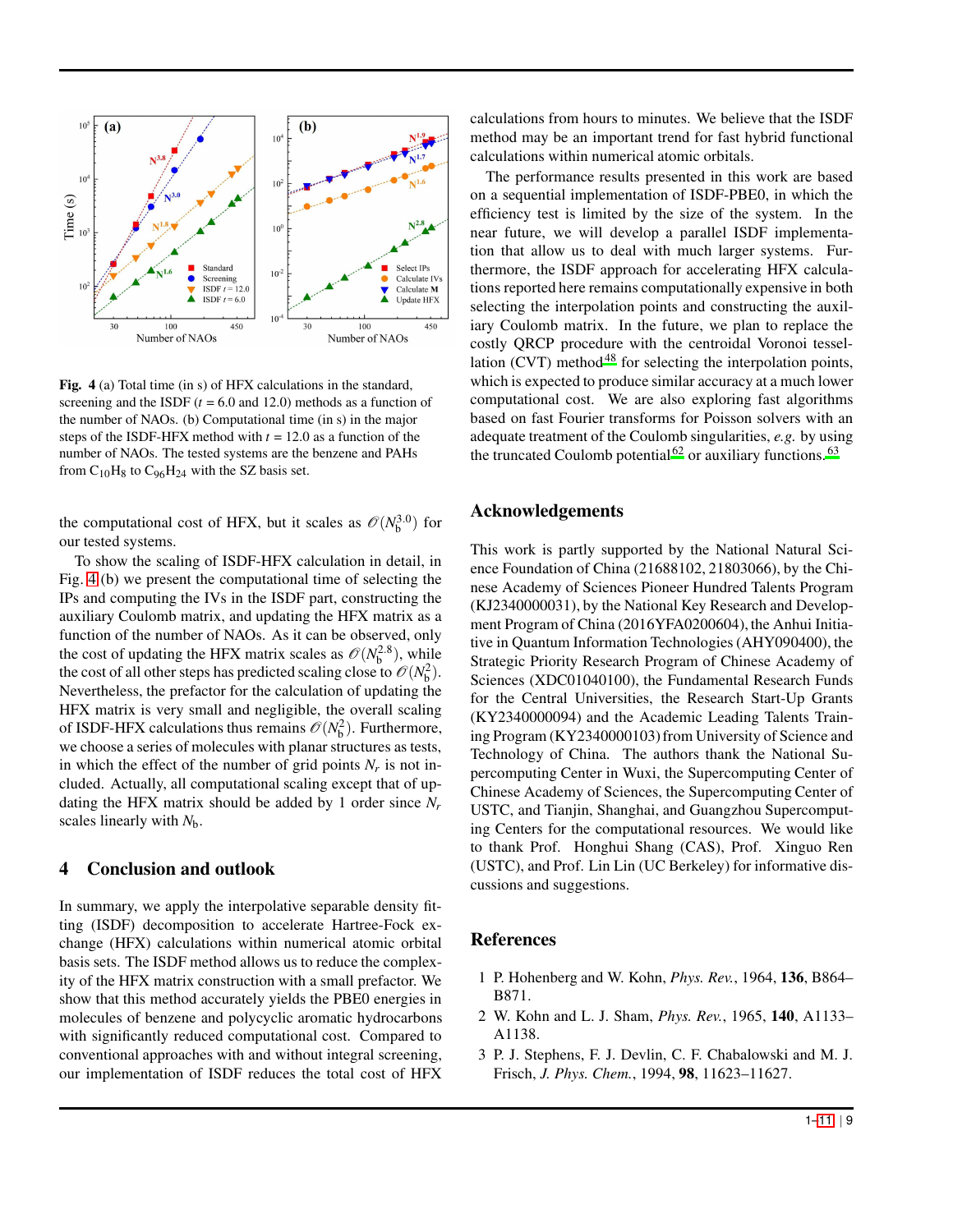- <span id="page-9-0"></span>4 M. Ernzerhof and G. E. Scuseria, *J. Chem. Phys.*, 1999, 110, 5029–5036.
- <span id="page-9-1"></span>5 C. Adamo and V. Barone, *J. Chem. Phys.*, 1999, 110, 6158–6170.
- <span id="page-9-2"></span>6 A. V. Krukau, O. A. Vydrov, A. F. Izmaylov and G. E. Scuseria, *J. Chem. Phys.*, 2006, 125, 224106.
- <span id="page-9-3"></span>7 S. Obara and A. Saika, *J. Chem. Phys.*, 1986, 84, 3963– 3974.
- <span id="page-9-4"></span>8 M. Head-Gordon and J. A. Pople, *J. Chem. Phys.*, 1988, 89, 5777–5786.
- <span id="page-9-5"></span>9 M. H¨aser and R. Ahlrichs, *J. Comput. Chem.*, 1989, 10, 104–111.
- 10 D. S. Lambrecht and C. Ochsenfeld, *J. Chem. Phys.*, 2005, 123, 184101.
- <span id="page-9-6"></span>11 A. F. Izmaylov, G. E. Scuseria and M. J. Frisch, *J. Chem. Phys.*, 2006, 125, 104103.
- <span id="page-9-7"></span>12 J. C. Burant, G. E. Scuseria and M. J. Frisch, *J. Chem. Phys.*, 1996, 105, 8969–8972.
- 13 E. Schwegler, M. Challacombe and M. Head-Gordon, *J. Chem. Phys.*, 1997, 106, 9708–9717.
- 14 C. Ochsenfeld, C. A. White and M. Head-Gordon, *J. Chem. Phys.*, 1998, 109, 1663–1669.
- <span id="page-9-8"></span>15 E. Schwegler and M. Challacombe, *Theor. Chem. Acc.*, 2000, 104, 344–349.
- <span id="page-9-9"></span>16 N. H. F. Beebe and J. Linderberg, *Int. J. Quantum. Chem.*, 1977, 12, 683–705.
- <span id="page-9-10"></span>17 I. Røeggen and E. Wisløff-Nilssen, *Chem. Phys. Lett.*, 1986, 132, 154–160.
- <span id="page-9-11"></span>18 J. L. Whitten, *J. Chem. Phys.*, 1973, 58, 4496–4501.
- 19 B. I. Dunlap, J. W. D. Connolly and J. R. Sabin, *J. Chem. Phys.*, 1979, 71, 3396–3402.
- 20 O. Vahtras, J. Almlöf and M. Feyereisen, *Chem. Phys. Lett.*, 1993, 213, 514–518.
- <span id="page-9-12"></span>21 F. Weigend, *Phys. Chem. Chem. Phys.*, 2002, 4, 4285– 4291.
- <span id="page-9-13"></span>22 R. A. Friesner, *Chem. Phys. Lett.*, 1985, 116, 39–43.
- <span id="page-9-14"></span>23 R. A. Friesner, *J. Chem. Phys.*, 1987, 86, 3522–3531.
- <span id="page-9-15"></span>24 E. G. Hohenstein, R. M. Parrish and T. J. Martínez, J. *Chem. Phys.*, 2012, 137, 044103.
- 25 R. M. Parrish, E. G. Hohenstein, T. J. Martínez and C. D. Sherrill, *J. Chem. Phys.*, 2012, 137, 224106.
- <span id="page-9-16"></span>26 E. G. Hohenstein, R. M. Parrish, C. D. Sherrill and T. J. Martínez, *J. Chem. Phys.*, 2012, 137, 221101.
- <span id="page-9-17"></span>27 A. Sodt and M. Head-Gordon, *J. Chem. Phys.*, 2008, 128, 104106.
- <span id="page-9-18"></span>28 P. Merlot, T. Kjaergaard, T. Helgaker, R. Lindh, F. Aquilante, S. Reine and T. B. Pedersen, *J. Comput. Chem.*, 2013, 34, 1486–1496.
- <span id="page-9-19"></span>29 F. Neese, F. Wennmohs, A. Hansen and U. Becker, *Chem. Phys.*, 2009, 356, 98–109.
- <span id="page-9-20"></span>30 R. Izs´ak and F. Neese, *J. Chem. Phys.*, 2011, 135, 144105.
- <span id="page-9-21"></span>31 J. M. Soler, E. Artacho, J. D. Gale, A. García, J. Junquera, P. Ordejón and D. Sánchez-Portal, *J. Phys.: Condens. Matter*, 2002, 14, 2745–2779.
- <span id="page-9-22"></span>32 A. S. Torralba, M. Todorović, V. Brázdová, R. Choudhury, T. Miyazaki, M. J. Gillan and D. R. Bowler, *J. Phys.: Condens. Matter*, 2008, 20, 294206.
- <span id="page-9-23"></span>33 T. Ozaki and H. Kino, *Phys. Rev. B*, 2005, 72, 045121.
- <span id="page-9-24"></span>34 V. Blum, R. Gehrke, F. Hanke, P. Havu, V. Havu, X. Ren, K. Reuter and M. Scheffler, *Comput. Phys. Commun.*, 2009, 180, 2175 – 2196.
- <span id="page-9-25"></span>35 X. Qin, H. Shang, H. Xiang, Z. Li and J. Yang, *Int. J. Quantum. Chem.*, 2015, 115, 647–655.
- <span id="page-9-26"></span>36 P. Li, X. Liu, M. Chen, P. Lin, X. Ren, L. Lin, C. Yang and L. He, *Comput. Mater. Sci.*, 2016, 112, 503–517.
- <span id="page-9-27"></span>37 J. D. Talman, *Int. J. Quantum. Chem.*, 2003, 95, 442–450.
- 38 J. D. Talman, *Int. J. Quantum. Chem.*, 2007, 107, 1578– 1584.
- 39 M. Toyoda and T. Ozaki, *J. Chem. Phys.*, 2009, 130, 124114.
- 40 M. Toyoda and T. Ozaki, *Comput. Phys. Commun.*, 2010, 181, 1455–1463.
- <span id="page-9-28"></span>41 H. Shang, Z. Li and J. Yang, *J. Phys. Chem. A*, 2010, 114, 1039–1043.
- <span id="page-9-29"></span>42 H. Shang, Z. Li and J. Yang, *J. Chem. Phys.*, 2011, 135, 034110.
- <span id="page-9-30"></span>43 X. Ren, P. Rinke, V. Blum, J. Wieferink, A. Tkatchenko, A. Sanfilippo, K. Reuter and M. Scheffler, *New J. Phys.*, 2012, 14, 053020.
- <span id="page-9-31"></span>44 S. V. Levchenko, X. Ren, J. Wieferink, R. Johanni, P. Rinke, V. Blum and M. Scheffler, *Comput. Phys. Commun.*, 2015, 192, 60–69.
- <span id="page-9-32"></span>45 P. Lin, X. Ren and L. He, *accepted*, 2020.
- <span id="page-9-33"></span>46 J. Lu and L. Ying, *J. Comput. Phys.*, 2015, 302, 329 – 335.
- <span id="page-9-34"></span>47 W. Hu, L. Lin and C. Yang, *J. Chem. Theory Comput.*, 2017, 13, 5420–5431.
- <span id="page-9-35"></span>48 K. Dong, W. Hu and L. Lin, *J. Chem. Theory Comput.*, 2018, 14, 1311–1320.
- <span id="page-9-36"></span>49 J. Lu and K. Thicke, *J. Comput. Phys.*, 2017, 351, 187– 202.
- <span id="page-9-37"></span>50 L. Lin, Z. Xu and L. Ying, *Multiscale Model. Simul.*, 2017, 15, 29–55.
- <span id="page-9-38"></span>51 W. Hu, J. Liu, Y. Li, Z. Ding, C. Yang and J. Yang, *J. Chem. Theory Comput.*, 2020, 16, 964–973.
- <span id="page-9-39"></span>52 W. Hu, M. Shao, A. Cepellotti, F. H. da Jornada, L. Lin, K. Thicke, C. Yang and S. G. Louie, *Lecture Notes in Computer Science*, Springer International Publishing, 2018, pp. 604–617.
- <span id="page-9-40"></span>53 F. D. Malone, S. Zhang and M. A. Morales, *J. Chem. Theory Comput.*, 2019, 15, 256–264.